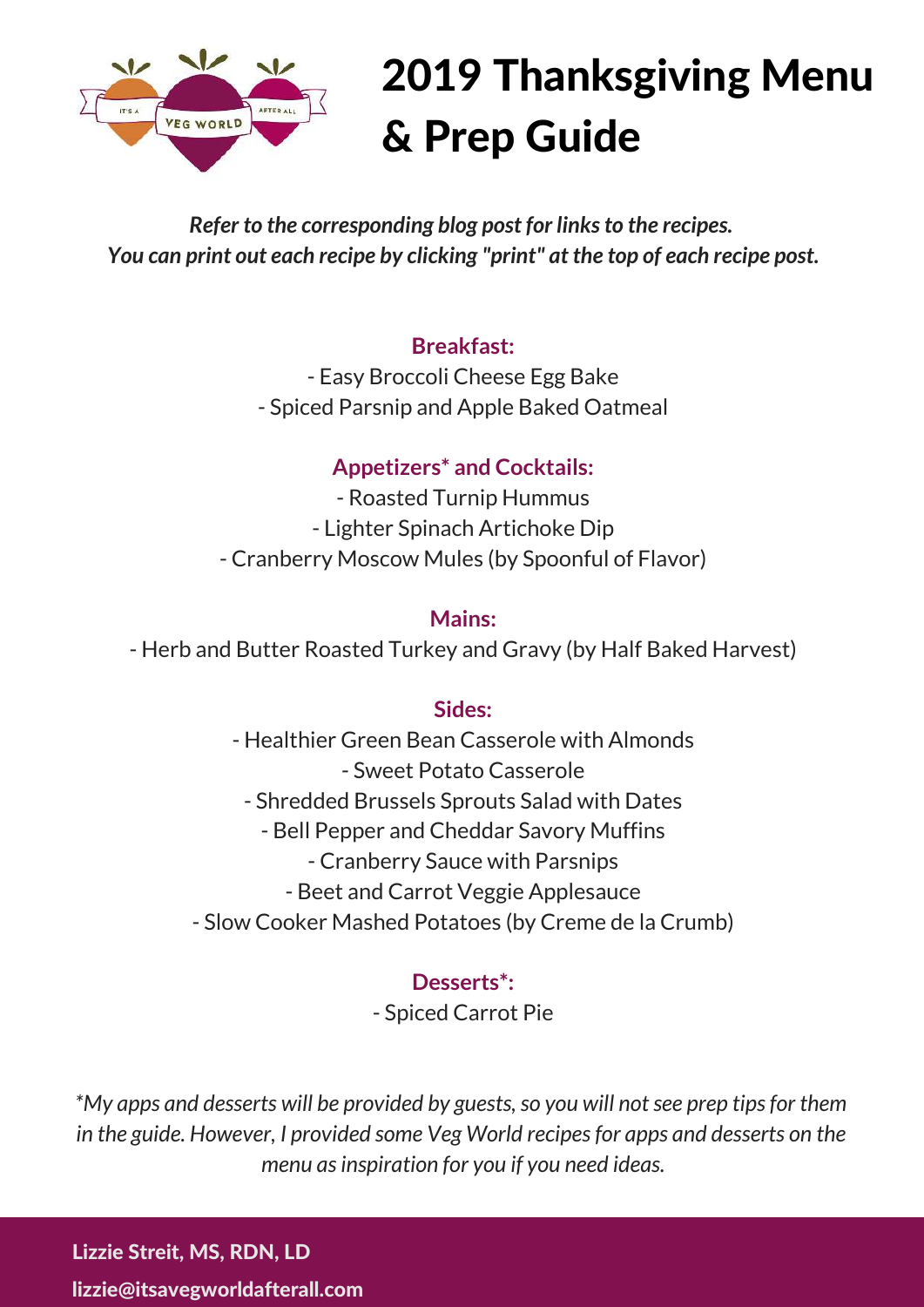# *2 weeks before:*

- Finalize your menu and order the turkey (allow for ~1 pound of turkey per person)

- Do an inventory check of baking and serving dishes

# *Saturday and Sunday (weekend before):*

- Organize your grocery list, pick up turkey, get rest of groceries - Get place settings and anything you need for the table/serving out from storage

- Make the Cranberry Sauce and Veggie Applesauce and freeze for later

# *Monday:*

- Purchase alcohol and any groceries that you want to be as fresh as possible

- Set the table if you can, or at least organize place settings and store close to the table

- Make the Maple Roasted Almonds for the green beans

- Make sure the turkey is thawing in the fridge

# *Tuesday:*

- Prepare candles, flower arrangements, centerpieces, etc - Prep the Sweet Potato Casserole (but don't bake it yet), cover, and chill until Thursday - Make the Slow Cooker Mashed Potatoes and store in fridge

# *Wednesday:*

- Last minute grocery store trip

- Make the Bell Pepper and Cheddar Savory Muffins and store in an airtight container
- Prep the Broccoli Cheese Egg Bake and Parsnip and Apple Baked Oatmeal, cover with foil and put in fridge

- Put serving dishes and utensils out and close to the kitchen

- Take the cranberry sauce and applesauce out of freezer to thaw in fridge

Lizzie Streit, MS, RDN, LD

lizzie@itsavegworldafterall.com